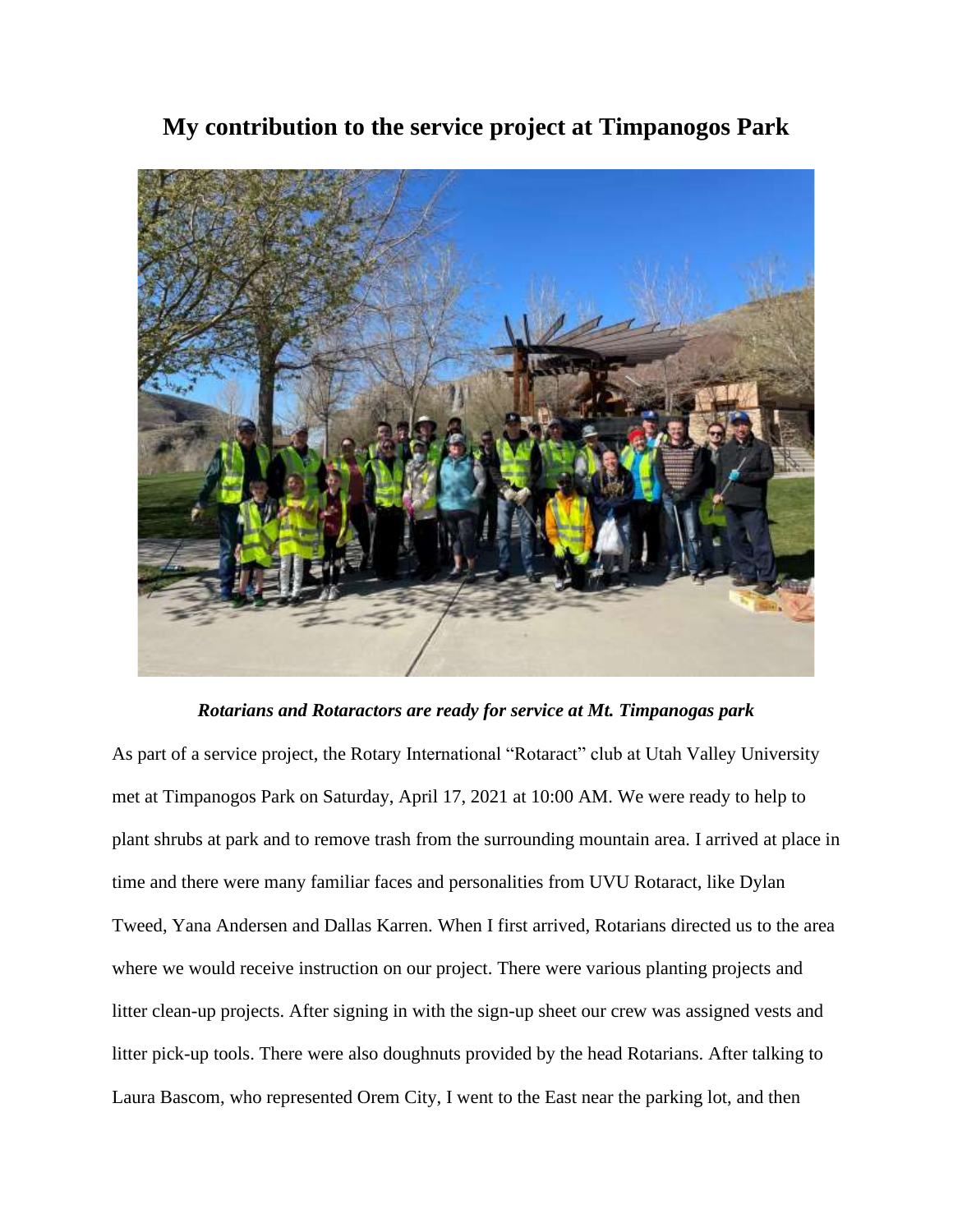South down to a bicycle track that runs around the park. Ms. Bascom said that there is a lot of trash that blows into the park from U.S. Highway 189. I strolled on down to this bicycle track and sure enough, she was correct. I found the whole embankment between the park and the highway littered with trash, debris, and shrapnel from the highway. There was also trash in the park that appears like the park-goers brought in as well, such as beach towels, water bottles, and various other items. I quickly proceeded to clean up these items into the trash bag that Rotary so generously provided and moved on to the embankment. On the embankment there were things such as hub caps and parts of blown out tires. There also was a lot of cardboard boxes and Styrofoam. There were many beer cans and beer bottles on the embankment as well.



*Andrew Caldwell with collected trash*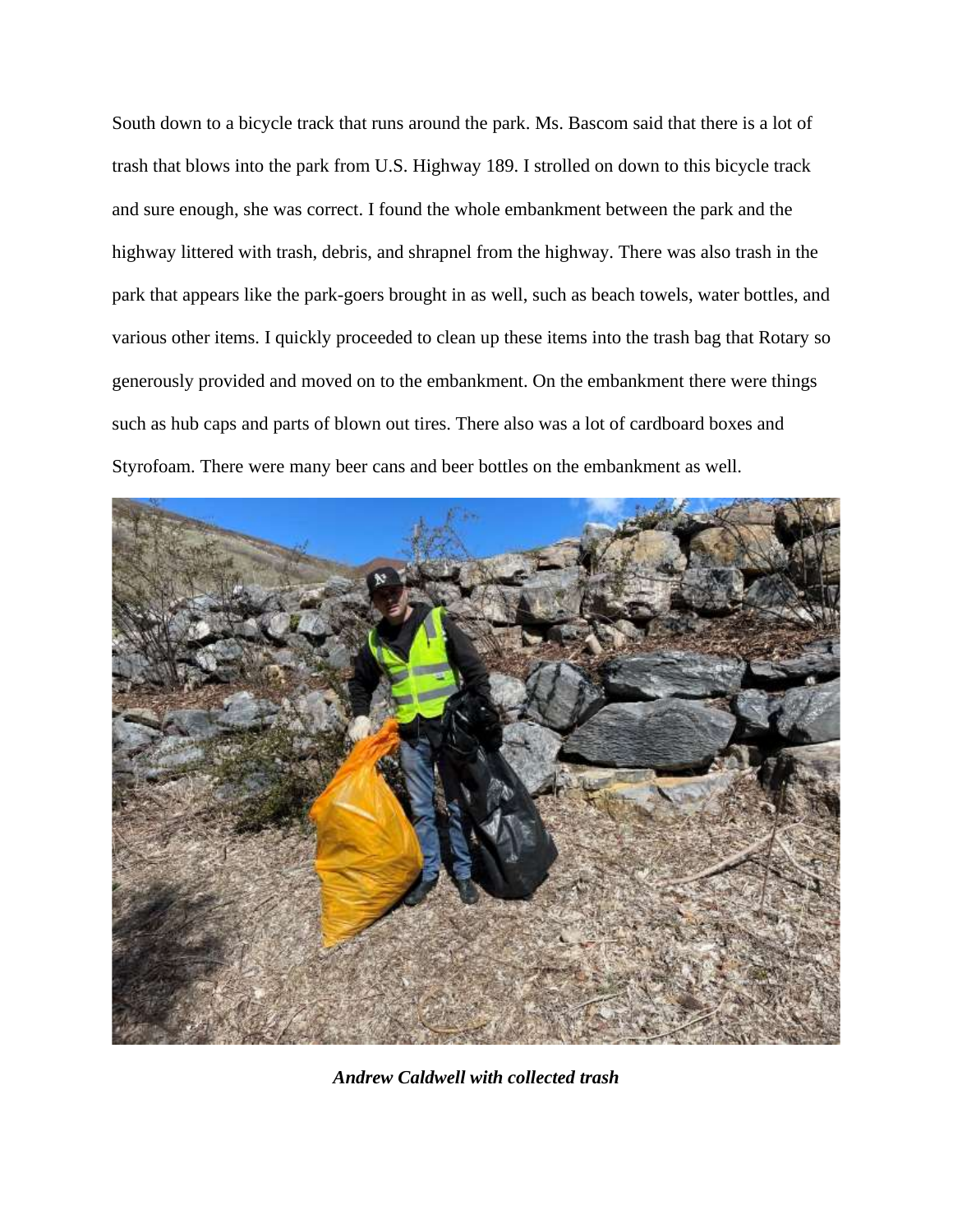I cleaned up as much as I could as I walked along the area. I picked up so much trash that I decided to go back to our group's initial meeting place to find a dumpster to throw away the garbage I had collected. On my way back I met other members of the Orem Rotary club that asked me where I got so much trash from. I told them to head west down the path and then turn South at a bridge that they would come upon.



*Abdulrahman Alghanmi, Andrew Caldwell and Codi Conklin, UVU Rotaractors at Mt. Timpanogas park* On my way back I was met by Cody Conklin and Abdul Alghanmi and we took some club pictures of our efforts in cleaning the park. We went back to the meeting place and I asked Ms. Bascom , where a dumpster was so that I could discard all the litter that I had collected. She said that it would be alright if I just set the trash down near a utility trailer and that they would handle